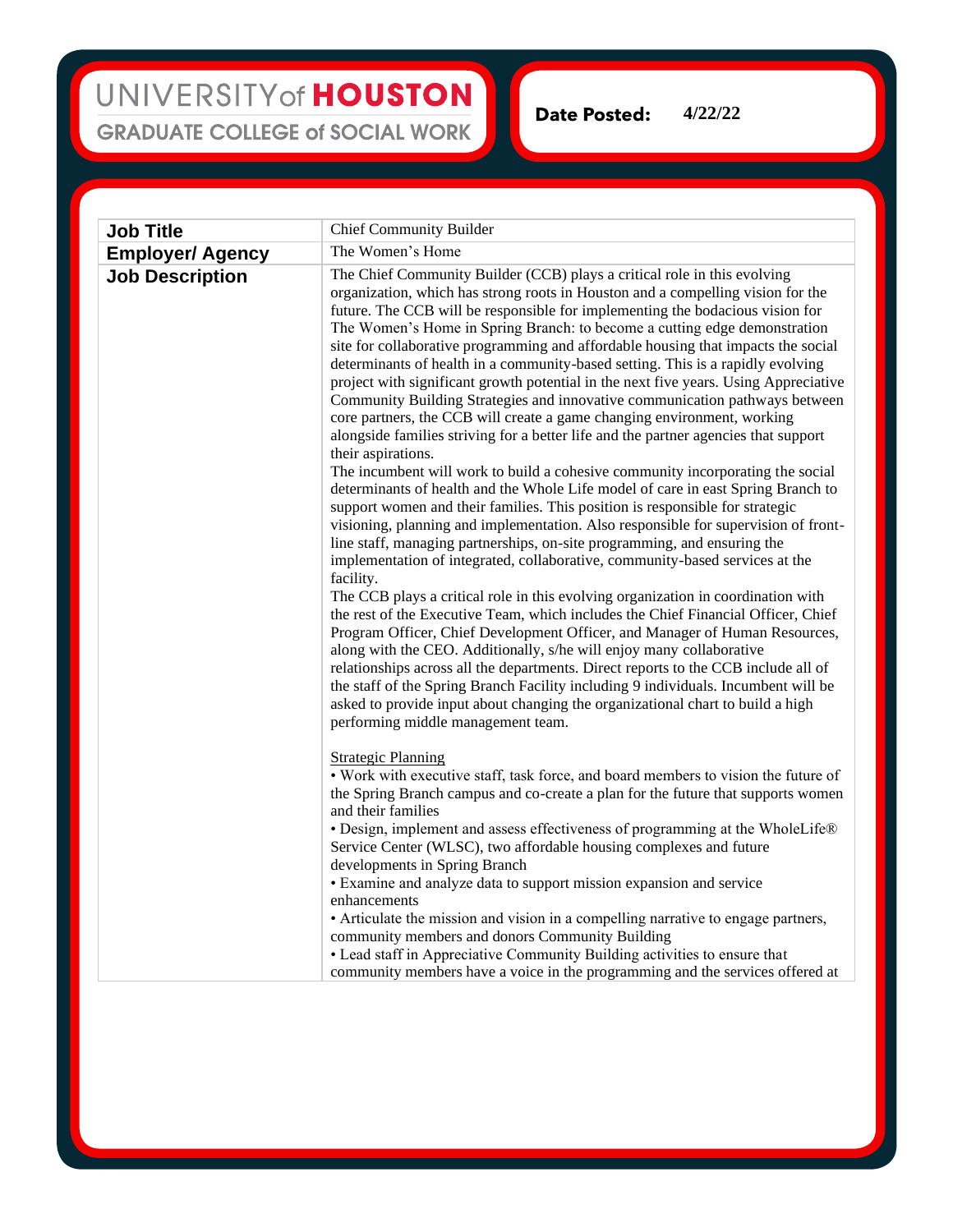|                | <b>WLSC</b>                                                                                                                                                                                                                                                                                                                                                                                                 |
|----------------|-------------------------------------------------------------------------------------------------------------------------------------------------------------------------------------------------------------------------------------------------------------------------------------------------------------------------------------------------------------------------------------------------------------|
|                | • Design and deliver high quality programming in collaboration with other<br>organizations that reflects the community's aspirations and the appreciative<br>community building strategies                                                                                                                                                                                                                  |
|                | • Act as the primary point of contact for the WholeLife® Collaborative (WLC), to<br>ensure that all partners are operating at their highest and best capacity for the<br>community                                                                                                                                                                                                                          |
|                | • Actively engage in community and WLC partner events, meetings, and programs<br>to sustain a strong, collaborative, and positive culture and professional<br>environment                                                                                                                                                                                                                                   |
|                | • Represent the WLC and The Women's Home at meetings of relevant affiliate<br>organizations and affinity groups                                                                                                                                                                                                                                                                                             |
|                | • Present work of the collaborative to affiliate organizations and affinity groups<br>• Maintain ongoing catalog of community meetings, conferences, and networking<br>opportunities                                                                                                                                                                                                                        |
|                | Program Development:<br>· Build a strong, resilient team to fulfill the organizational vision for Spring<br><b>Branch</b>                                                                                                                                                                                                                                                                                   |
|                | • Design and develop communication pathways and track progress of WLC<br>programming                                                                                                                                                                                                                                                                                                                        |
|                | • Oversee the evaluation and reporting of outcomes for ongoing continuous quality<br>improvement of relevant WLC initiatives                                                                                                                                                                                                                                                                                |
|                | • Develop and monitor budgets of programs delivered in Spring Branch<br>• Prepare compliance reports and progress reports for funders, state agencies,                                                                                                                                                                                                                                                      |
|                | WLC partners and other stakeholders as needed<br>• Commit to the agency's Continuous Quality Improvement process                                                                                                                                                                                                                                                                                            |
|                | <b>Staff Supervision and Mentorship</b><br>• In addition to managing and supervising his/her staff, mentor and develop the<br>team, manage work allocation, systems training, performance evaluations, and the<br>building of an effective and efficient team dynamic                                                                                                                                       |
|                | • Create a culture of continuous improvement and lead in key work areas of<br>efficiency, meaningful work, timely reporting to support all key decisions, and<br>service to all stakeholders                                                                                                                                                                                                                |
|                | <b>Other Duties</b><br>• Represent TWH at various meetings as requested by CEO (e.g., donor, board,<br>and affiliate events)<br>· Other duties as requested by the CEO                                                                                                                                                                                                                                      |
| Qualifications | The ideal candidate will be a highly relational, hands-on leader with a deep<br>passion for TWH's mission and vision. S/he will demonstrate passion for<br>community development, be a strong yet collaborative leader, possess a talent for<br>connecting people and organizations to each other, and have the drive to get things<br>done. A sense of humor and resilience are strongly valued attributes |
|                | • Master's Degree in Community Development, Social Work, Public Health, or<br>related field<br>• Experience as part of a senior leadership team, people management and working                                                                                                                                                                                                                              |

## UNIVERSITY of HOUSTON

**GRADUATE COLLEGE of SOCIAL WORK**